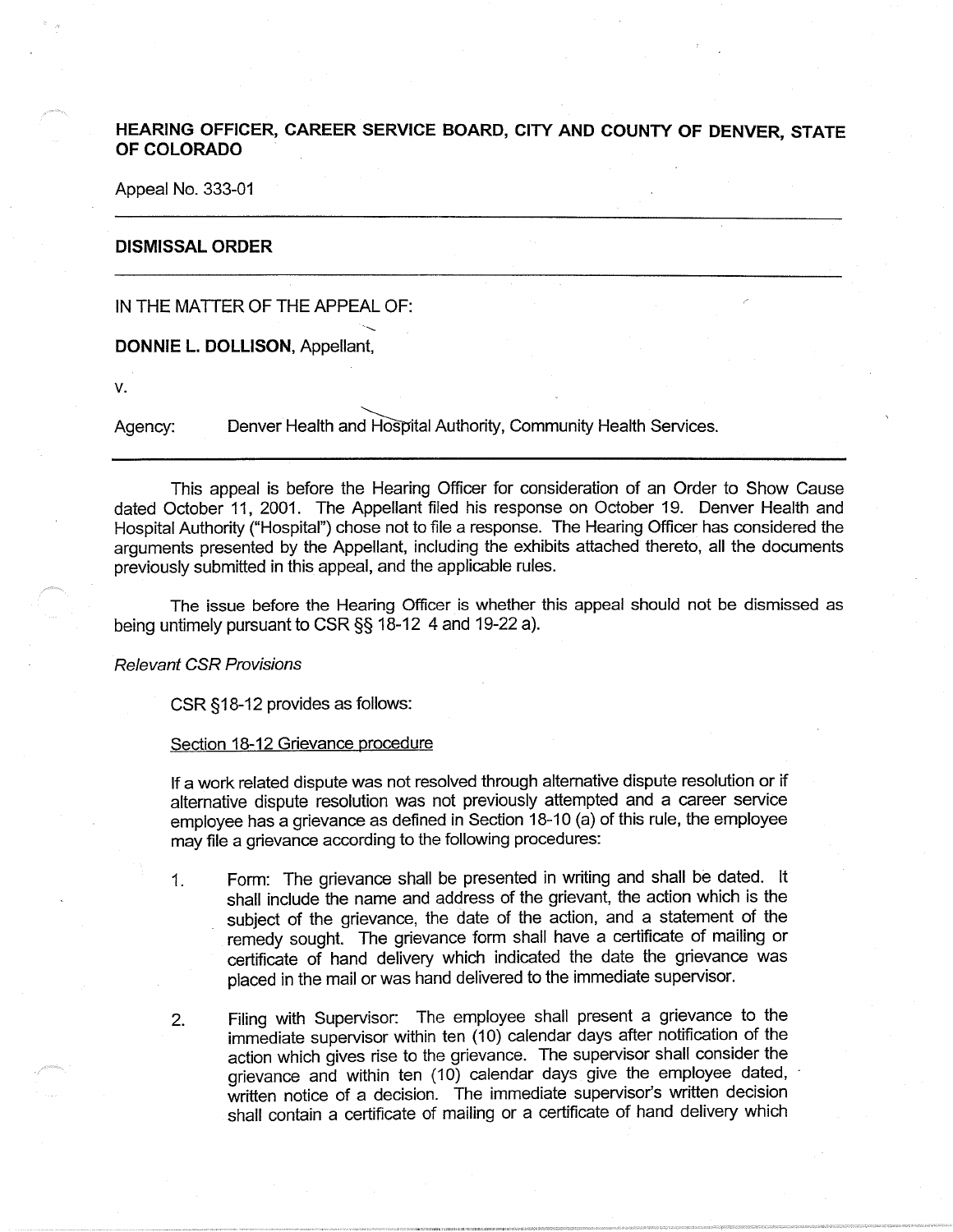indicates the date the supervisor's decision was mailed or hand delivered to the employee. The period of time shall be computed in accordance with subparagraph 19-22 a) 2).

3. Filing with Agency Head: If the response of the immediate supervisor does not resolve the grievance and the employee wishes to pursue the grievance further, the employee shall present the grievance to the head of the agency, or designee, in writing within ten (10) calendar days after receiving the decision of the immediate supervisor. The grievance form filed with the head of the agency or designee must contain a certificate of mailing or certificate of hand delivery.

If the immediate supervisor has not responded to the grievance within ten (10) calendar days and the employee desires to pursue the grievance further, the employee must present the grievance in writing to the head of the agency or designee no later than ten (10) calendar days after the supervisor's response was due. The grievance form filed with the head of the agency or designee must contain a certificate of mailing or certificate of had delivery.

The head of the agency, or designee, shall consider the grievance and shall give the employee dated, written notice of a decision within ten (10) calendar days from the date contained on the certificate of mailing or certificate of hand delivery. The written decision from the head of the agency or designee shall contain a certificate of mailing or certificate of hand delivery. The period of time shall be computed in accordance with subparagraph 19-22 a) 2).

4. Filing with the Career Service Authority: If the employee still feels aggrieved after receipt of this decision, or the agency head has not responded within ten (10) calendar days, and the grievance concerns an alleged violation of Charter provisions relating to the Career Service, ordinances relating to the Career Service, or the Career Service Rules, and the employee wants to pursue the grievance further, the employee must appeal to the Hearings Officer of the Career Service Board in accordance with the provisions of Rule 19 APPEALS. The period of time shall be computed in accordance with subparagraph 19-22 a) 2.

A copy of the grievance and the replies from the immediate supervisor and the agency head or designee shall be attached to the appeal to the Hearings Officer.

CSR § 19-22 a) provides as follows:

### 19-22 Time Limitation and Form of Appeal

a) Time Limitation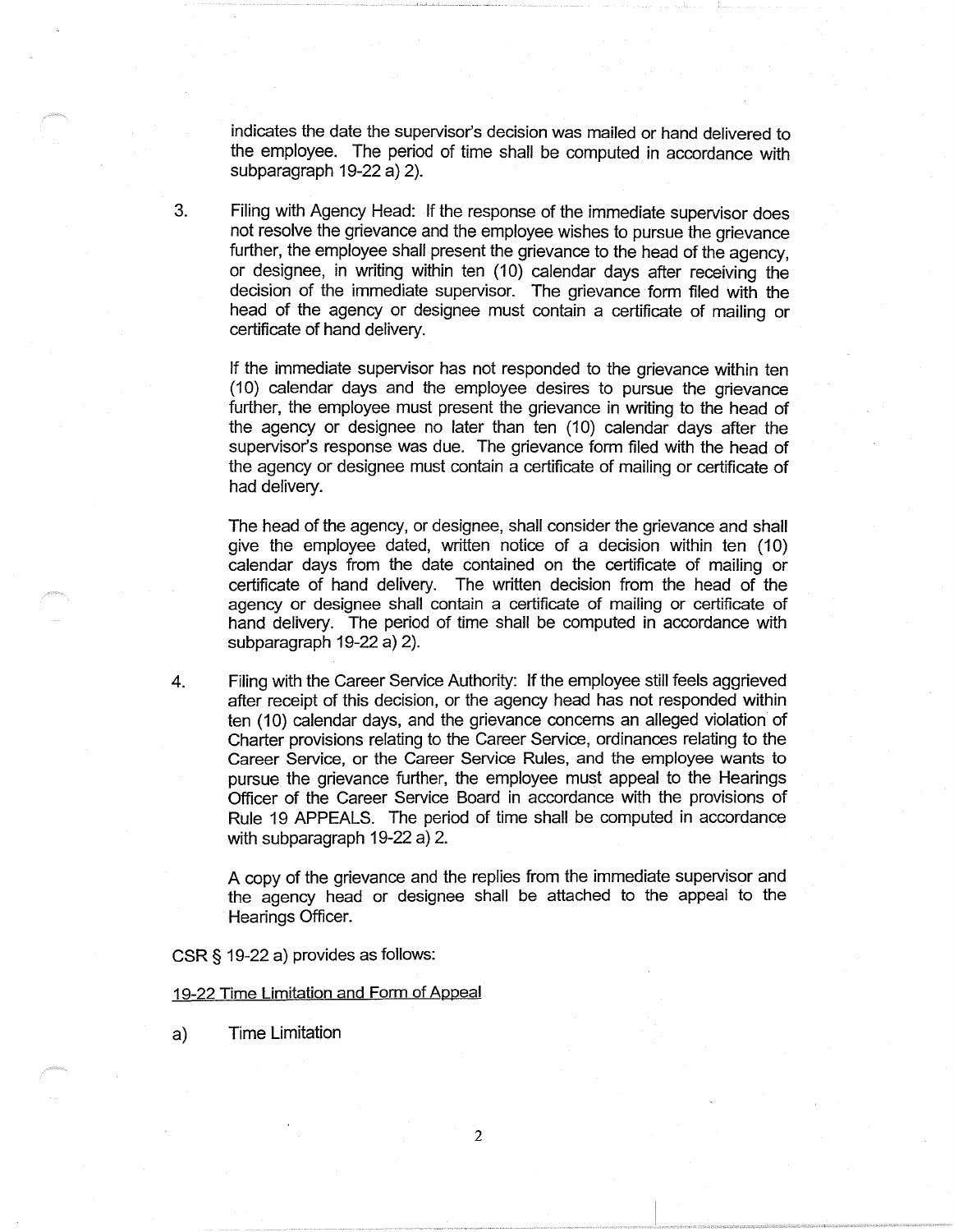- 1) Every appeal **shall** be filed at the office of the Career Service Authority within ten ( 10) calendar days from the date of notice of the action which is the subject of the appeal.
- 2) The computation of the ten ( 10) calendar days shall be as follows:
	- (a) **The date of notice of the action shall be** the date of the delivery of a notice if handed to the appellant, or **the date of mailing of the notice if sent by U.S. Mail or interoffice mail.**
	- (b) The period of time for filing the appeal **starts on the day following the date of notice of action** or the date of inaction.
	- (c) Unless otherwise specified, all time periods are calendar days.
	- (d) If the final date of the appeal period falls on a day the Career Service Authority office is not open for business, the day for appeal shall be construed to be the next working day.
	- **(e) The appeal period ends at 5:00 p.m. (close of business) on the final date for appeal.**

(emphasis added)

## History of the Case

Appellant alleges that the date of the action that underlies this grievance occurred on August 1, 2001. He served the first step in his grievance with his direct supervisor, Laverne McQueary, on August 10. In the original grievance, Appellant requested that all negative written reprimands dealing with Rick Hunt and Jim Garcia be removed from his file. He also requested a transfer from his current department. The grievance was denied at the first step in on August 24. Ms. McQueary stated that the written reprimand was dated September 1, 2000 (almost a year earlier) and that the time to appeal the written reprimand had passed. Therefore, it would remain in Appellant's file. The denial of the grievance went on to say that Appellant was free to pursue employment opportunities with the Hospital, within the CSA system or with any outside agency he felt would be appropriate.

Appellant filed the second step grievance with Dr. Patricia Gabow on August 24, 2001. Dr. Richard Wright, Director, Community Health Services, and Dr. Gabow's designee for the purposes of this grievance, denied the grievance on September 4, 2001. A copy of the denial of the grievance was mailed to Appellant on September 4.

Appellant then filed his appeal of the denial of the grievance with the CSA Hearing Office. It was received at the Hearing Office at 4:48 p.m. on September 17, 2001.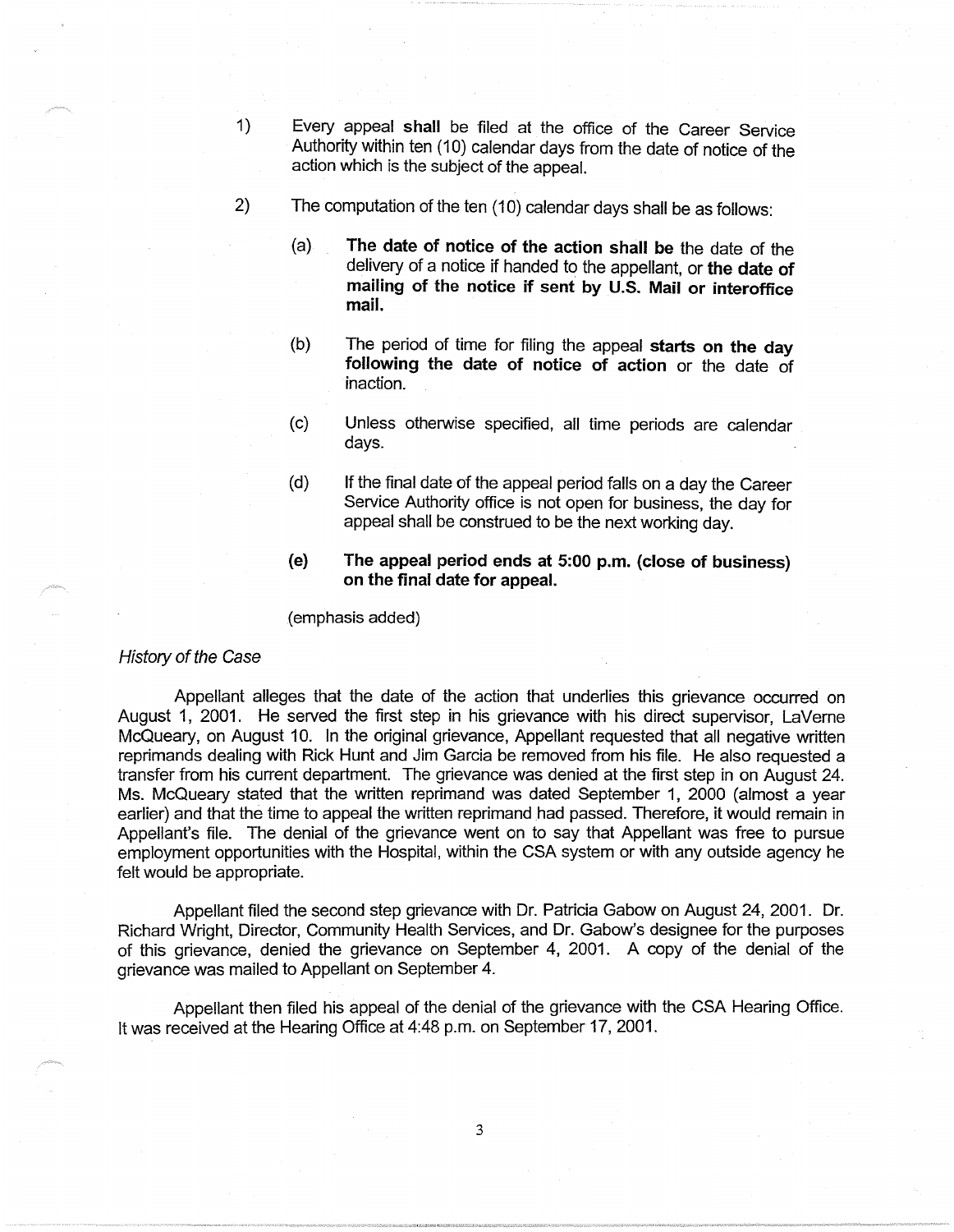#### **Discussion**

It is well established that the timely filing of a notice of appeal is a jurisdictional requirement. Widener v. District Court, 200 Colo. 398, 615 P.2d 33 (1980). If the notice of appeal is not filed within the time limits, the tribunal loses jurisdiction over the matter. Further, as the Colorado Supreme Court stated in Brock v. Nyland, 955 P.2d 1037 (1998), a jurisdictional prerequisite can be raised as a defect at any time. It can even be raised sua sponte by the court because it must first determine that it has subject matter jurisdiction over a case before it can exercise power over the matter. See also, Triebelhorn v. Turzanski, 149 Colo. 558, 561, 370 P.2d 757, 759 (1962) ("[T]he defense of lack of jurisdiction over the subject matter can be raised at any time, even for the first time in this Court, and [ ] a trial court which in fact lacks jurisdiction over the subject matter cannot acquire jurisdiction over the subject matter even though the parties expressly or impliedly consent thereto.").

In the instant case, Rule 19-22 requires that the notice of appeal be filed at the CSA office by 5:00 p.m. (the close of business) of the tenth calendar day after the notice of the action that is the subject of the appeal. The only reason to extend the time provided by the Rule is if the tenth calendar day falls on a weekend or any other day the CSA office is not open for business.

That is not the case here. It is very clear that September 14, 2001, the tenth day after Dr. Wright mailed the denial of the grievance to Appellant through the interoffice mail, was a Friday. It was also a day the CSA Hearing Office was open for business.

The Appellant's argument that his appeal is timely because he placed it in the mail on September 6 is legally insufficient to confer jurisdiction upon the Hearing Officer. CSR §19-22 requires that the "filing at'' be completed within the time allotted. While Appellant might have mailed his notice of appeal from the U.S. Post Office within ten days after the issuance of the denial, the date of mailing is not relevant. The date of receipt of the appeal at the CSA office is the controlling date. In the Matter of the Appeal of Gary Aguirre, CSA Appeal No. 134-99 (Case dismissed because, although the appellant placed his appeal in the interoffice mail before the ten days had run, the appeal was not received in the Hearing Office by the close of business on the tenth day.) The notice of appeal was filed at 4:48 p.m. on September 17, 2001. The appeal was three days late. Therefore, it is untimely pursuant to CSR§ 19-22 a).

Appellant's other arguments as to why his failure to comply with the CSR must be excused are likewise legally deficient.

The Appellant claims that the August 24, 2001, letter from Ms. McQueary refers to an incident that would not happen for another week. The Hearing Officer doubts that Ms. McQueary is psychic and can predict future events. In any case, the letter refers to a written reprimand that was issued almost a year earlier, not a week into the future. As stated by Ms. McQueary, the time to grieve that written reprimand had long since passed when Appellant filed the grievance on August 10, 2001. If the Hearing Officer did not have jurisdiction over this matter because the notice of appeal was filed late, the Hearing Officer would have entertained a motion to dismiss based upon the untimeliness of the grievance itself. See CSR §18-12 2 (requirement that grievance be filed within ten calendar days of the action which is the subject of the grievance).

4